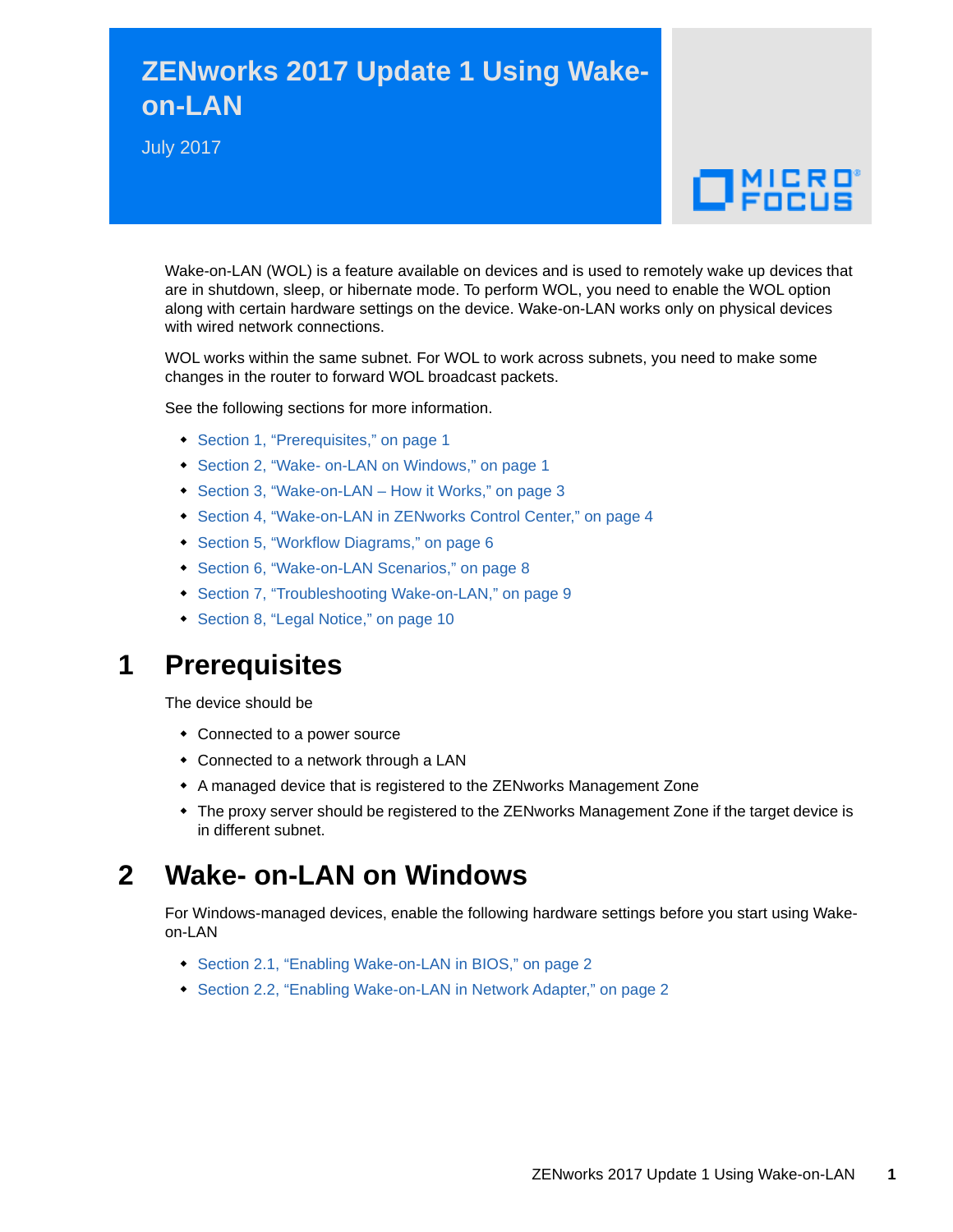## <span id="page-1-0"></span>**2.1 Enabling Wake-on-LAN in BIOS**

To enable the Wake-on-LAN option in the BIOS set up of the device:

- **1** Enter BIOS Setup during boot up.
- **2** Go to the Power menu.
- **3** Set Wake-on-LAN to Power On.
- **4** Save and exit the BIOS Setup.

#### <span id="page-1-1"></span>**2.2 Enabling Wake-on-LAN in Network Adapter**

See the following sections for more information on enabling WOL in the network card for different Windows platforms:

- [Section 2.2.1, "Windows XP," on page 2](#page-1-2)
- ◆ [Section 2.2.2, "Windows 7," on page 2](#page-1-3)
- [Section 2.2.3, "Windows 8 and 8.1," on page 3](#page-2-1)
- [Section 2.2.4, "Windows 10," on page 3](#page-2-2)

**NOTE:** Administrative rights are required for this process. Configuration of the network card can vary depending on the type of network adapter and operating system version.

#### <span id="page-1-2"></span>**2.2.1 Windows XP**

To enable Wake-on-LAN for the network card on Windows XP devices:

- **1** Open the **Control Panel** of the managed device.
- **2** Click **Administrative Tools** > **Computer Management** > **Device Manager**.
- **3** Go to **Network Adapters** > right click on the required network adapter > **Properties**.
- **4** Click **Power Management**.
- **5** Check all wake-on-LAN options in the Wake-on-LAN section.
- **6** Click **OK**.

#### <span id="page-1-3"></span>**2.2.2 Windows 7**

To enable Wake-on-LAN for the network card on Windows 7 devices:

- **1** Open the **Control Panel** of the managed device, then click **Administrative Tools**.
- **2** Click **Computer Management** > **Device Manager**.
- **3** Click **Power Management** > **Network Properties**.
- **4** Under **Network Adapters,** select the required network adapter, then click **Properties**.
- **5** Click **Power Management**.
- **6** Check the Allow this device to wake the computer option.
- **7** Click **OK**.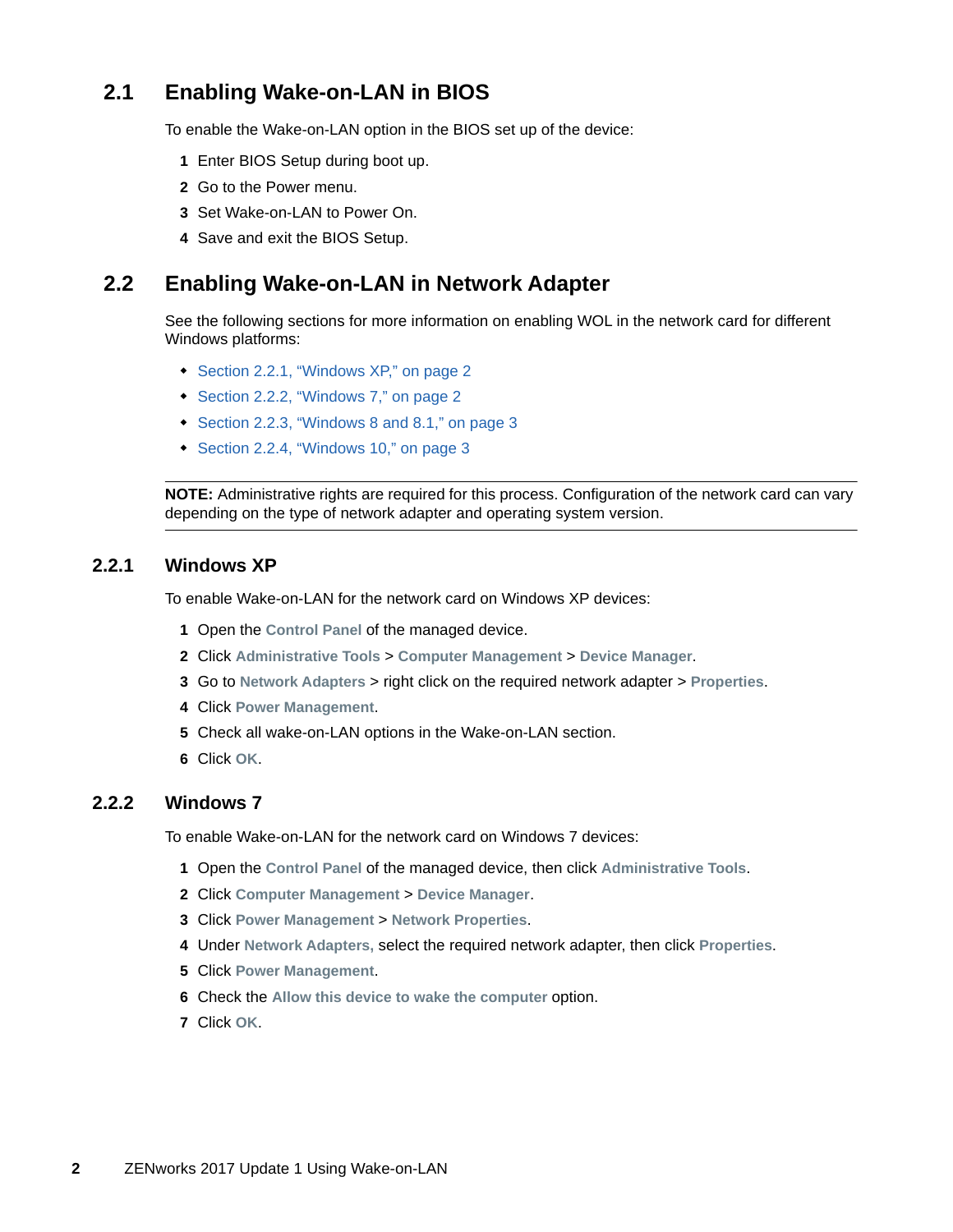#### <span id="page-2-1"></span>**2.2.3 Windows 8 and 8.1**

To enable Wake-on-LAN for the network card on Windows 8 devices:

- **1** Open the **Control Panel** of the managed device, then click **System and Security**.
- **2** Under Power Options, click the **Change what power buttons do** link.
- **3** Click the **Change settings that are currently unavailable** link.
- **4** Check the **Turn on fast startup** (recommended) option.
- **5** Click **Save Changes**.

**NOTE:** On a Windows 8 and 8.1 devices, WOL is not supported in shut-down mode and it is supported in Sleep or Hibernate mode.

#### <span id="page-2-2"></span>**2.2.4 Windows 10**

To enable Wake-on-LAN for the network card on Windows 10 devices:

- **1** Open the **Control Panel** of the managed device, then click **Administrative Tools**.
- **2** Click **Computer Management** > **Device Manager**.
- **3** Under the **Network Adapters** section ,right-click the required network adapter and from the context menu, select **Properties**.
- **4** Click the **Power Management** tab.
- **5** Check the **Allow this device to wake the computer** option.
- **6** Click **OK**.

## <span id="page-2-0"></span>**3 Wake-on-LAN – How it Works**

After enabling the WOL related hardware settings, you can start performing WOL task. The WOL task involves a ZENworks Primary Server, a proxy server and, a target managed device.

**Proxy Server:** The proxy server can either be a Linux or a Windows device and should also be registered to ZENworks management zone. The proxy server can also be a virtual machine or a physical device.

**NOTE:** The proxy server can either be a managed device or a Satellite Server. The Linux proxy server is supported beginning with ZENworks 11.2.4.

The following sections provide information about how WOL works:

- [Section 3.1, "Waking Up Managed Devices which are in Same Subnet," on page 3](#page-2-3)
- [Section 3.2, "Waking Up Managed Devices which are in Different Subnet," on page 4](#page-3-1)
- [Section 3.3, "Magic Packets," on page 4](#page-3-2)

#### <span id="page-2-3"></span>**3.1 Waking Up Managed Devices which are in Same Subnet**

Once the WOL task is initiated on the specified schedule, the ZENworks Primary Server sends magic packets directly to the target managed device. In this case, the use of a proxy server is optional because the ZENworks Primary Server itself acts as a proxy server as the target managed device and the ZENworks Primary Server are in the same subnet.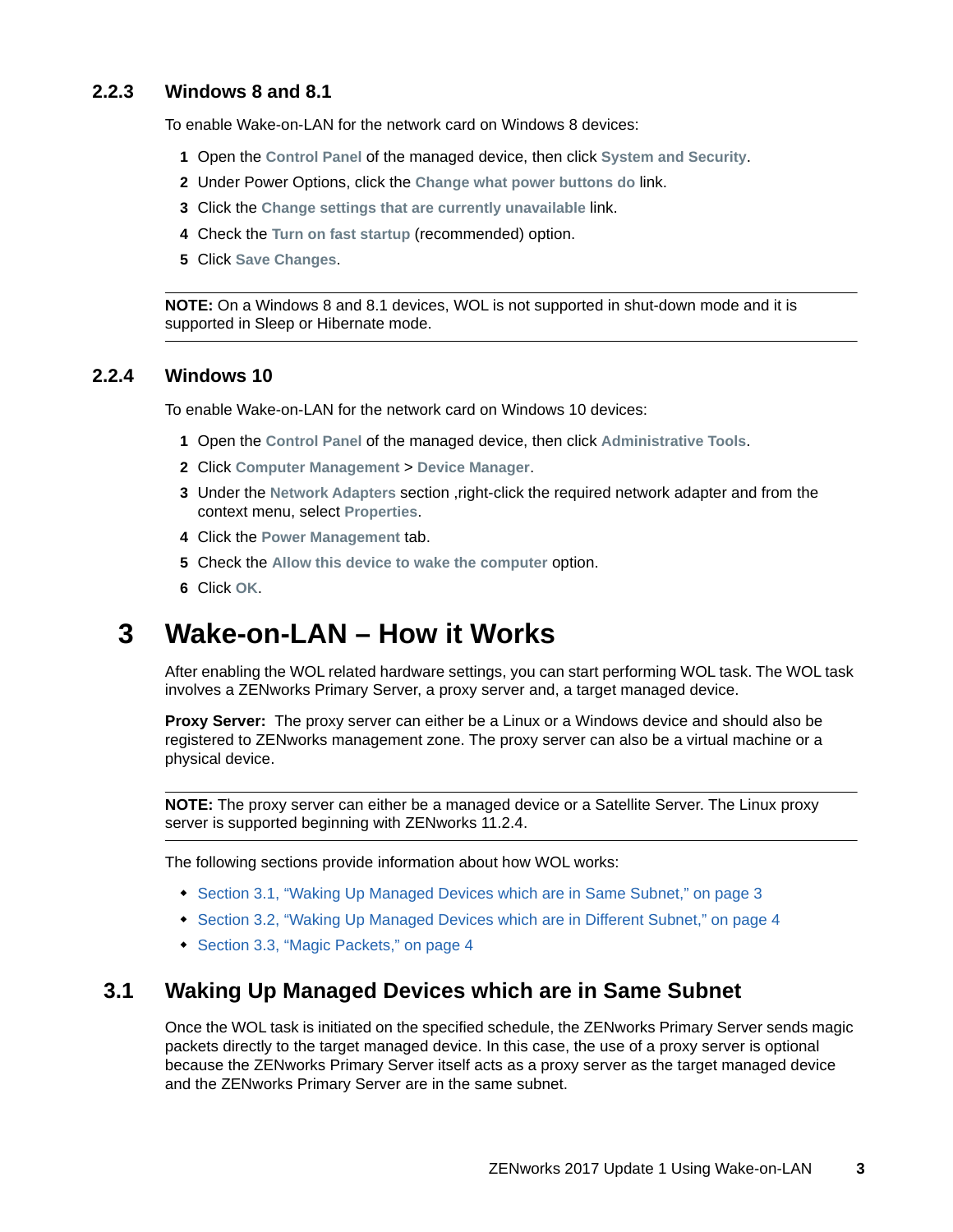## <span id="page-3-1"></span>**3.2 Waking Up Managed Devices which are in Different Subnet**

Once the WOL task is initiated on the specified schedule, the ZENworks Primary Server sends magic packets to the configured proxy server to wake up the target managed device. In this case, you need to choose a satellite server or a managed device as a proxy server to forward magic packets to the target device.

#### <span id="page-3-2"></span>**3.3 Magic Packets**

Magic Packet is a broadcast for the particular subnet which contains the hardware or MAC address of a specific network card. This packet sends signals to the motherboard. The managed device receives this packet, checks if it contains correct information, then activates the power supply and boots the system. The WOL packets can only be sent through the local network.

Magic packets broadcasted within the subnet contain the subnet information, network broadcast address, and the MAC address of the target computer's network card.

For details, see [Section 5.2, "WOL - What happens in the background?," on page 6.](#page-5-1)

## <span id="page-3-0"></span>**4 Wake-on-LAN in ZENworks Control Center**

Using ZENworks Control Center you can perform the WOL task either through Quick Task or through the bundle distribution schedule.

The following sections provide information about performing WOL in ZENworks Control Center:

- [Section 4.1, "Performing Wake-on-LAN through Quick Task," on page 4](#page-3-3)
- [Section 4.2, "Performing Wake-on-LAN through Bundle Distribution," on page 5](#page-4-0)
- [Section 4.3, "Performing Wake-on-LAN through the Command Line Interface," on page 5](#page-4-1)

#### <span id="page-3-3"></span>**4.1 Performing Wake-on-LAN through Quick Task**

To wake up a managed device through Quick Task.

- **1** In ZENworks Control Center click **Devices** > **Servers** or **Workstations**.
- **2** Select the check box next to the target workstation or a server.
- **3** Go to **Quick Task**, then select **Wake Up**.
- <span id="page-3-4"></span>**4** In the Wake Up dialog box, specify the following:
	- **4a Automatically detect the server** : Use this option when the ZENworks Primary Server and the target managed device are in the same subnet. In this case, the Primary Server itself acts as the proxy server.

When this option is selected, ZENworks automatically detects the Primary Server closest to the target managed device.

**4b Use the following devices:** Use this option when the ZENworks Primary Server and the target managed device are in different subnet. Click **Add** to select a Satellite Server or a managed device as a proxy server that is located in the same subnet of the target managed device.

**NOTE:** Proxy server should be a managed device or a Satellite Server. The Linux proxy server is supported from 11.2.4 onwards.You can configure more than one proxy server for sending wake-on-LAN magic packets. If one proxy server is not reachable, then the ZENworks Primary server sends magic packets to the next available proxy server.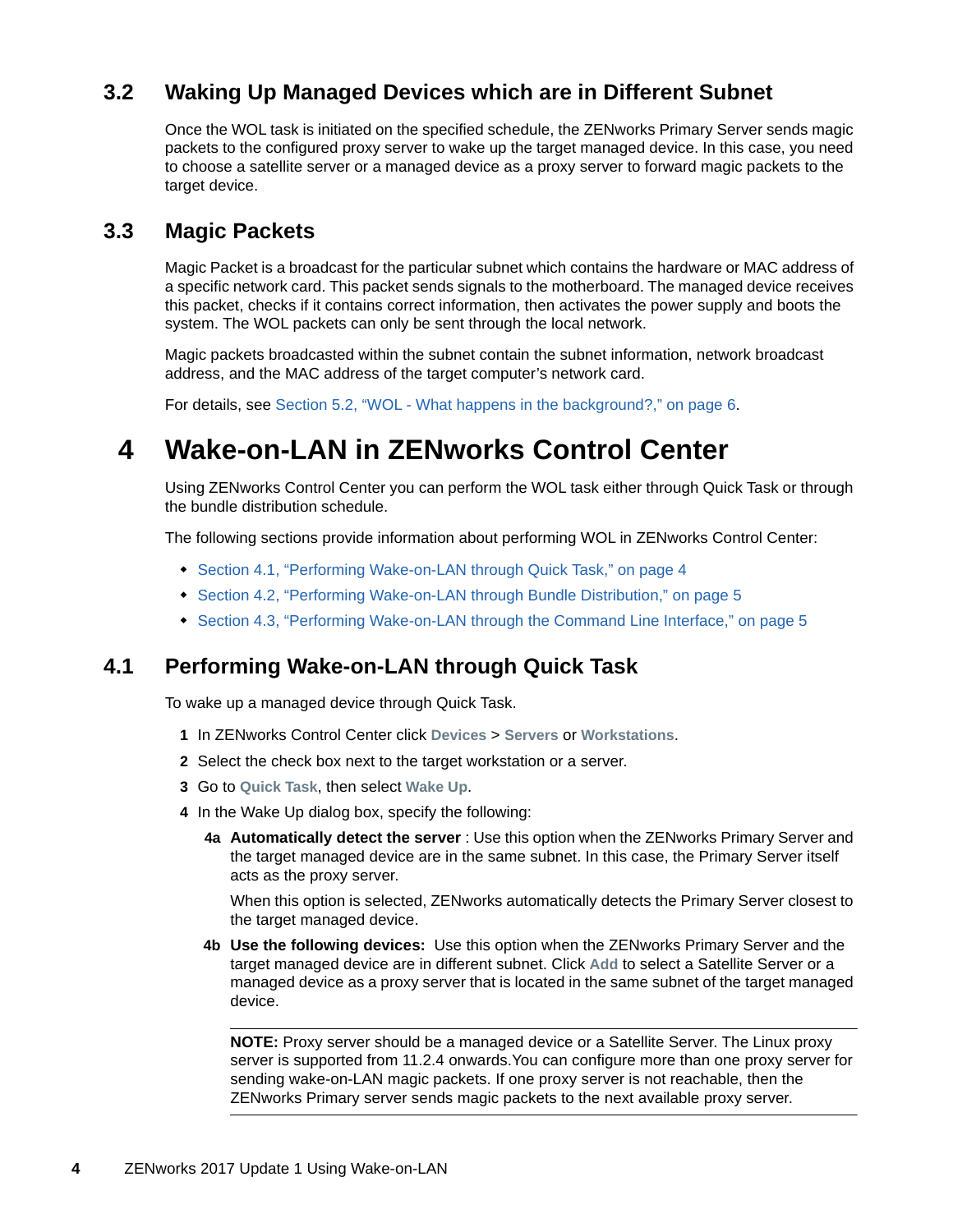- <span id="page-4-2"></span>**5** Click **Show Advanced Options** to specify the IP address of the selected proxy server that is used for sending the magic packets to the target device. Specifying the IP address of a proxy server is required in a context where a particular device acting as a proxy server has more than one IP address.
	- **Automatically detect the IP address:** Select this option if you want ZENworks to automatically detect the IP address of the proxy server where the magic packets would be sent to the managed device.
	- **Use the following IP address:** After selecting this option, enter the IP address of the proxy server, then click Add to specify the IP address or addresses other than the default.
	- **Number of Retries:** The default value is 1. However, you can change it to any number between 0 and 5.
	- **Time interval between Retries:** The default value is 2 minutes. However, you can change it to any value between 2 and 10 minutes.

### <span id="page-4-0"></span>**4.2 Performing Wake-on-LAN through Bundle Distribution**

The WOL feature in ZENworks Control Center allows you to perform bundle management operations on powered off devices by waking them up automatically.

To wake up a managed device through bundle distribution:

- **1** In ZENworks Control Center, click **Bundles**.
- **2** Select the check box next to the required bundle.
- **3** Click **Action** > **Assign to Device**.
- **4** Select a target device, then click **OK**.

The target device is listed in the Assign Bundle page.

- **5** Select the required shortcut location, then click **Next**.
- **6** Select the **Distribution Schedule** on the schedules page.
- **7** Click **Next,** then select the **Wake-on-LAN (Applies to Devices only)** check box on the Bundle Distribution Schedule page.
- **8** Click **Options** to use a different proxy server. Click **Show Advanced Options** to change the default Proxy and IP details.

For details, see [Step 4](#page-3-4) and [Step 5](#page-4-2) in [Section 4.2, "Performing Wake-on-LAN through Bundle](#page-4-0)  [Distribution," on page 5](#page-4-0).

- **9** Click **Next.** The distribution schedule details are displayed.
- **10** Click **Finish**.

After the bundle with distribution schedule is assigned to the managed device with the WOL option configured, the managed device is woken up according to the schedule, and then the bundle is assigned and distributed.

#### <span id="page-4-1"></span>**4.3 Performing Wake-on-LAN through the Command Line Interface**

You can perform Wake-on-LAN on workstations and servers through the command line interface:

- **Waking up a workstation:** See ["workstation-wakeup \(ww\) \(workstation object path\) \[...\]](https://www.novell.com/documentation/zenworks2017/pdfdoc/zen_utils/zen_utils.pdf#b9b81bd)  [options] " in *ZENworks Command Line Utilities Reference*.
- **Waking up a server:** See ["server-wakeup \(sw\) \(server object path\) \[...\] \[options\] "](https://www.novell.com/documentation/zenworks2017/pdfdoc/zen_utils/zen_utils.pdf#b9b7xwx) in *ZENworks Command Line Utilities Reference*.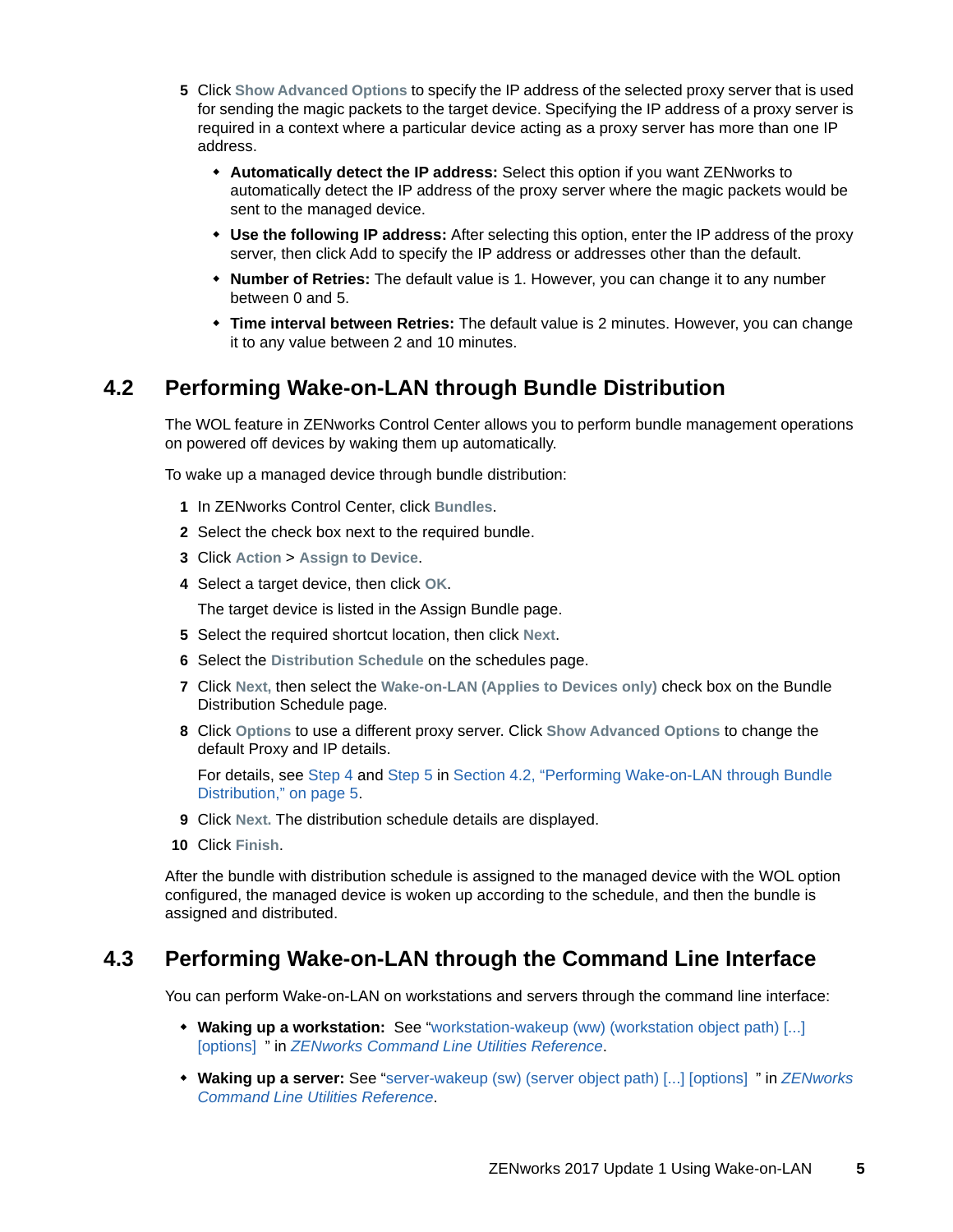# <span id="page-5-0"></span>**5 Workflow Diagrams**

- [Section 5.1, "WOL Steps Performed in ZENworks Control Center," on page 6](#page-5-2)
- [Section 5.2, "WOL What happens in the background?," on page 6](#page-5-1)

## <span id="page-5-2"></span>**5.1 WOL - Steps Performed in ZENworks Control Center**

This diagram shows how to use the WOL feature through Quick Task in ZENworks Control Center.



## <span id="page-5-1"></span>**5.2 WOL - What happens in the background?**

This diagram shows how the actual WOL task is carried out in the background when initiated.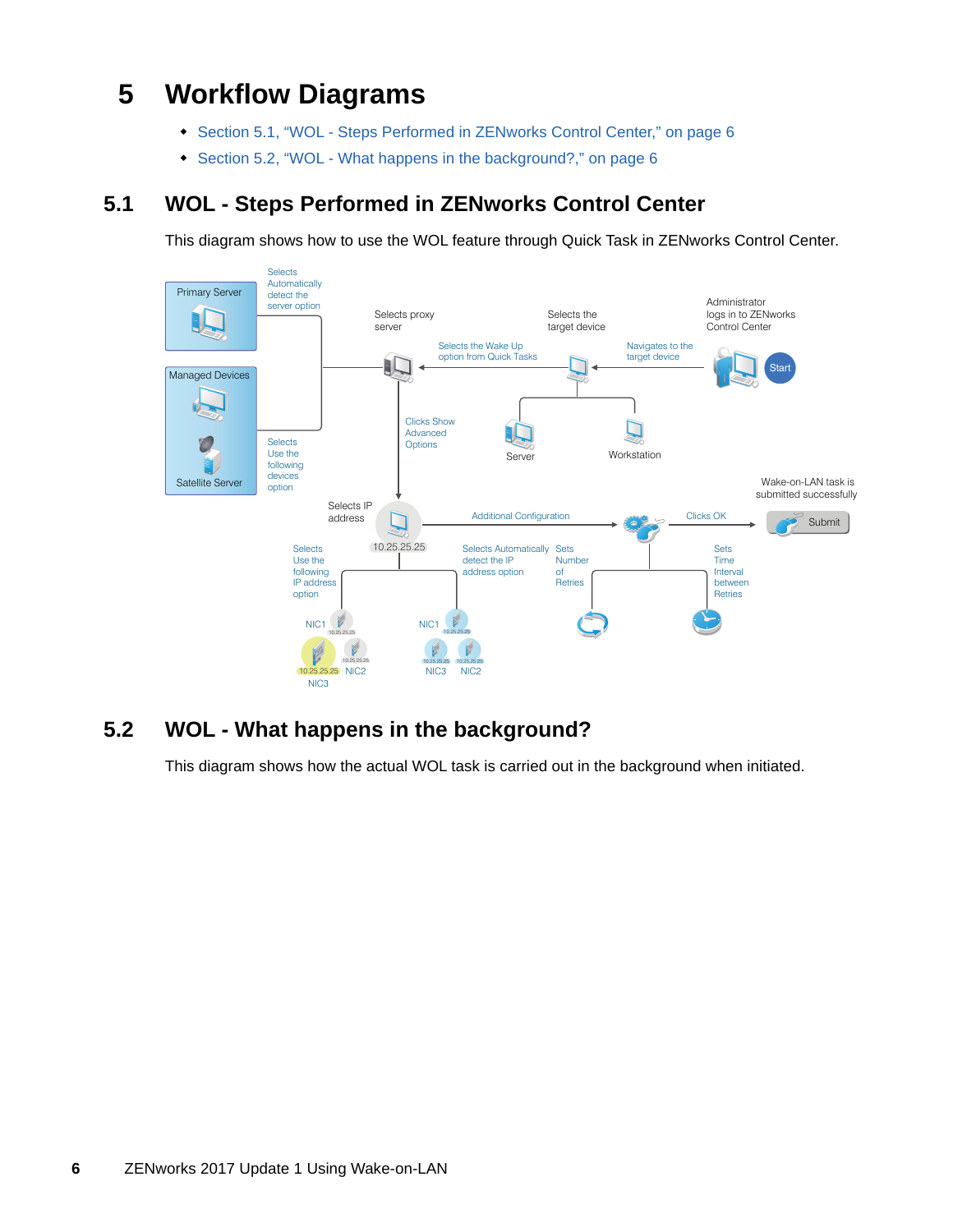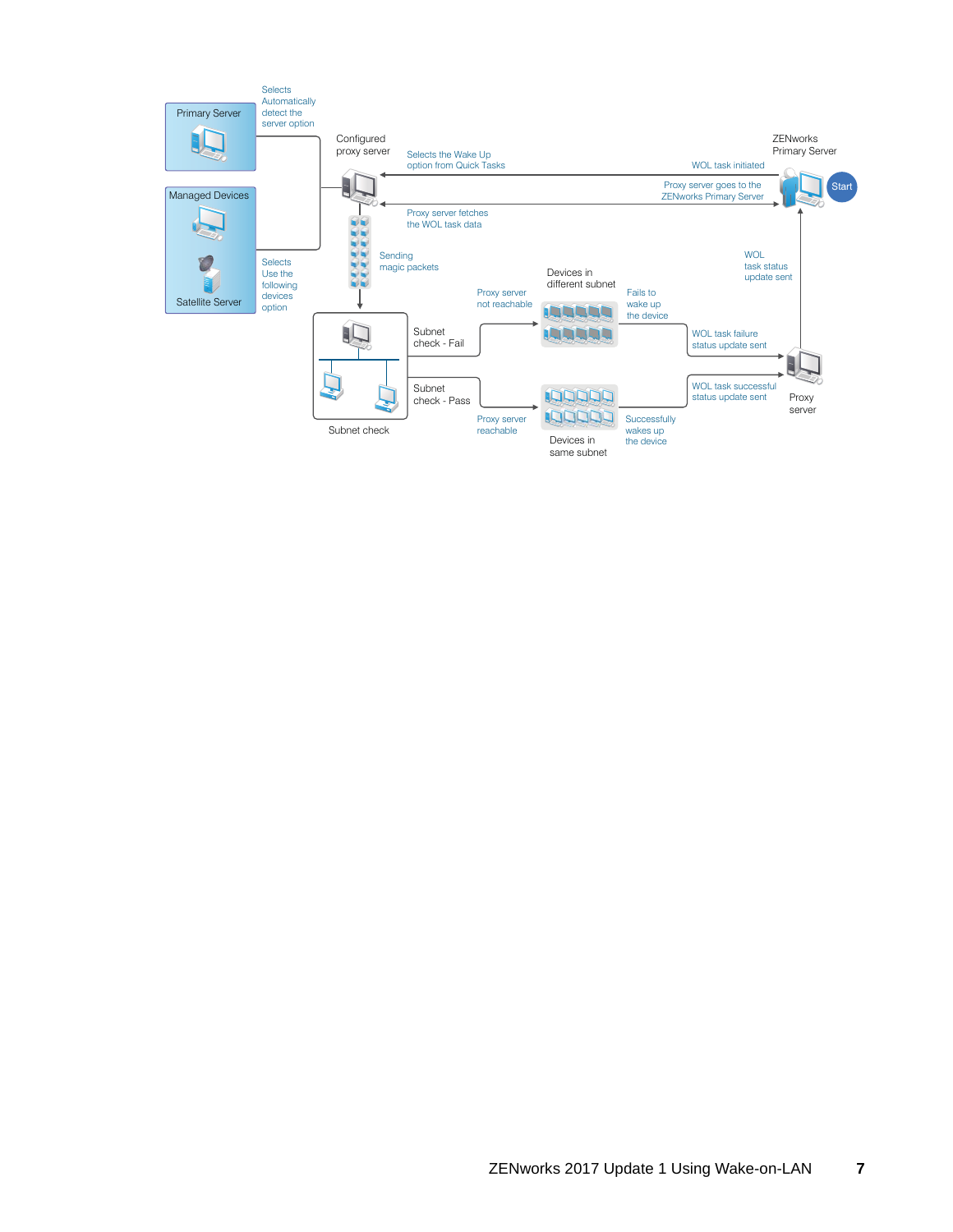

#### This diagram shows Subnet 1, Subnet 2, Subnet 3, and Subnet 4 respectively. All devices that are located in these four subnets are managed by a ZENworks Primary server located in Subnet 1.

- [Section 6.1, "Use Case 1," on page 8](#page-7-1)
- [Section 6.2, "Use Case 2," on page 9](#page-8-1)
- [Section 6.3, "Use Case 3," on page 9](#page-8-2)
- [Section 6.4, "Use Case 4," on page 9](#page-8-3)

#### <span id="page-7-1"></span>**6.1 Use Case 1**

An administrator wants to wake up devices located in Subnet 1. In this case the Primary Server itself acts as a proxy server because the target managed devices and the Primary Server are in the same subnet.

# <span id="page-7-0"></span>**6 Wake-on-LAN Scenarios**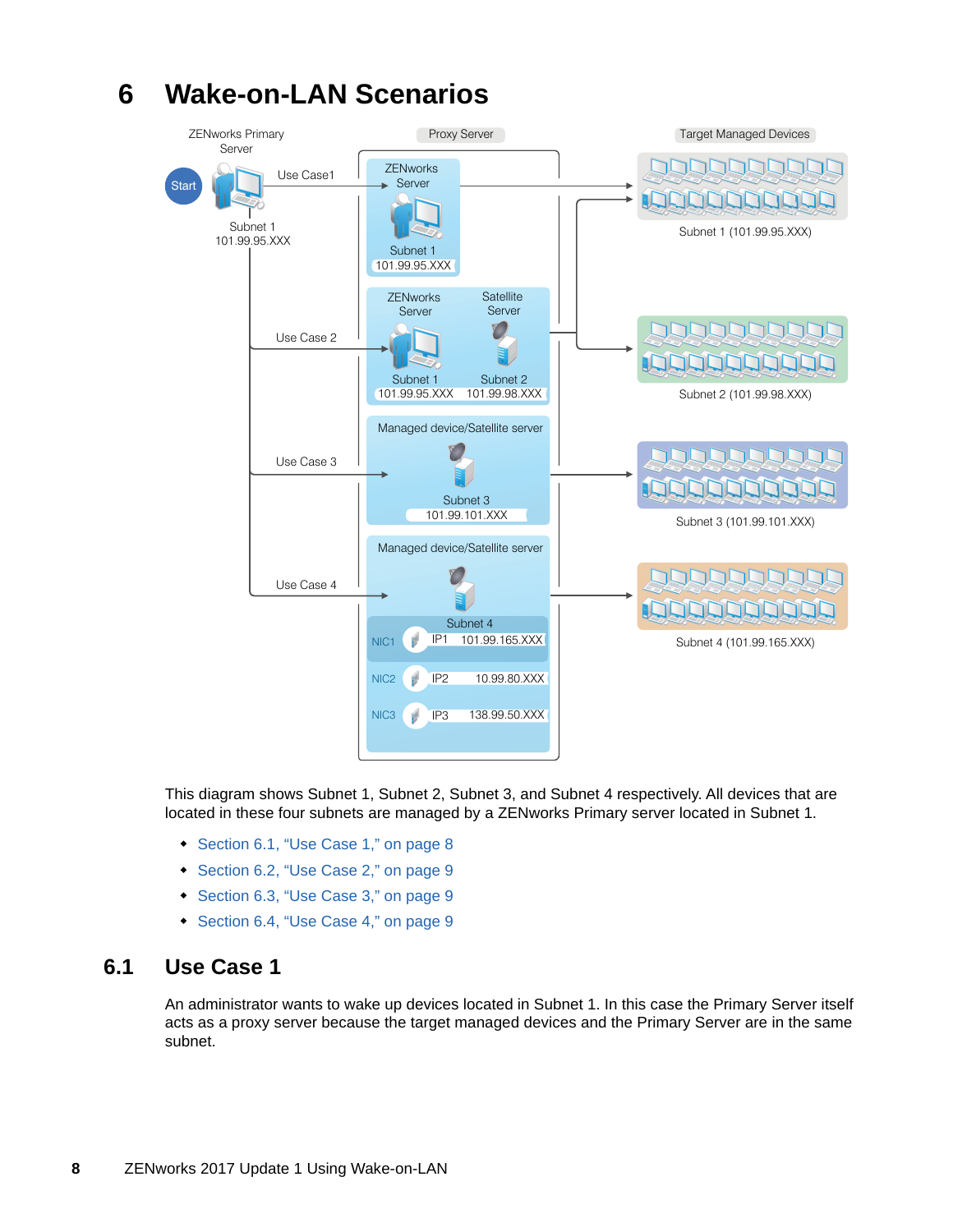### <span id="page-8-1"></span>**6.2 Use Case 2**

An administrator who wants to wake up devices located in Subnet 1 and Subnet 2 in a single WOL task must specify the following as proxy servers:

- A Satellite Server or a managed device that is located in Subnet 2.
- A Primary Server or a Satellite Server or a managed device that is located in Subnet 1.

As a result, the target managed devices located in both Subnet 1 and Subnet 2 will get magic packets from those proxy servers that are also located in the subnet of the target devices.

### <span id="page-8-2"></span>**6.3 Use Case 3**

An administrator who wants to wake up only those devices that are located in Subnet 3 must specify a Satellite Server or a managed device as a proxy server that is located in the subnet of the target device.

#### <span id="page-8-3"></span>**6.4 Use Case 4**

An administrator who wants to wake up devices located in Subnet 4 and must specify a proxy server that has multiple NICs or IP addresses. Then the WOL task is performed based on one of the following options selected:

- **Automatically detect the IP address:** If the administrator selects this option, then ZENworks wakes up the devices that are reachable and that have IP addresses that match the subnet of the target device.
- **Use the following IP address:** If the administrator selects this option, then ZENworks uses the IP address to wake up the devices that are reachable and that are in the subnet of the target managed device.

# <span id="page-8-0"></span>**7 Troubleshooting Wake-on-LAN**

["WOL is not supported in shutdown mode on a Windows 8 managed device" on page 9](#page-8-4)

### <span id="page-8-4"></span>**WOL is not supported in shutdown mode on a Windows 8 managed device**

Explanation: When you do a standard shutdown on a Windows 8 device, the device goes into a hybrid shutdown state. Windows 8 does not support Wake-on-LAN in hybrid shutdown mode. It does support it in sleep or hibernate mode. If you deactivate the fast startup option, the Windows 8 device will be in hibernation when shutdown.

- Action: To perform WOL task on a Windows 8 device, deactivate the fast startup option:
	- **1** Open the **Control Panel** of the managed device.
	- **2** Click **System and Security**.
	- **3** Under Power Options, click the **Change what power buttons do** link.
	- **4** Click the **Change settings that are currently unavailable** link.
	- **5** Uncheck the **Turn on fast startup** (recommended) check box.